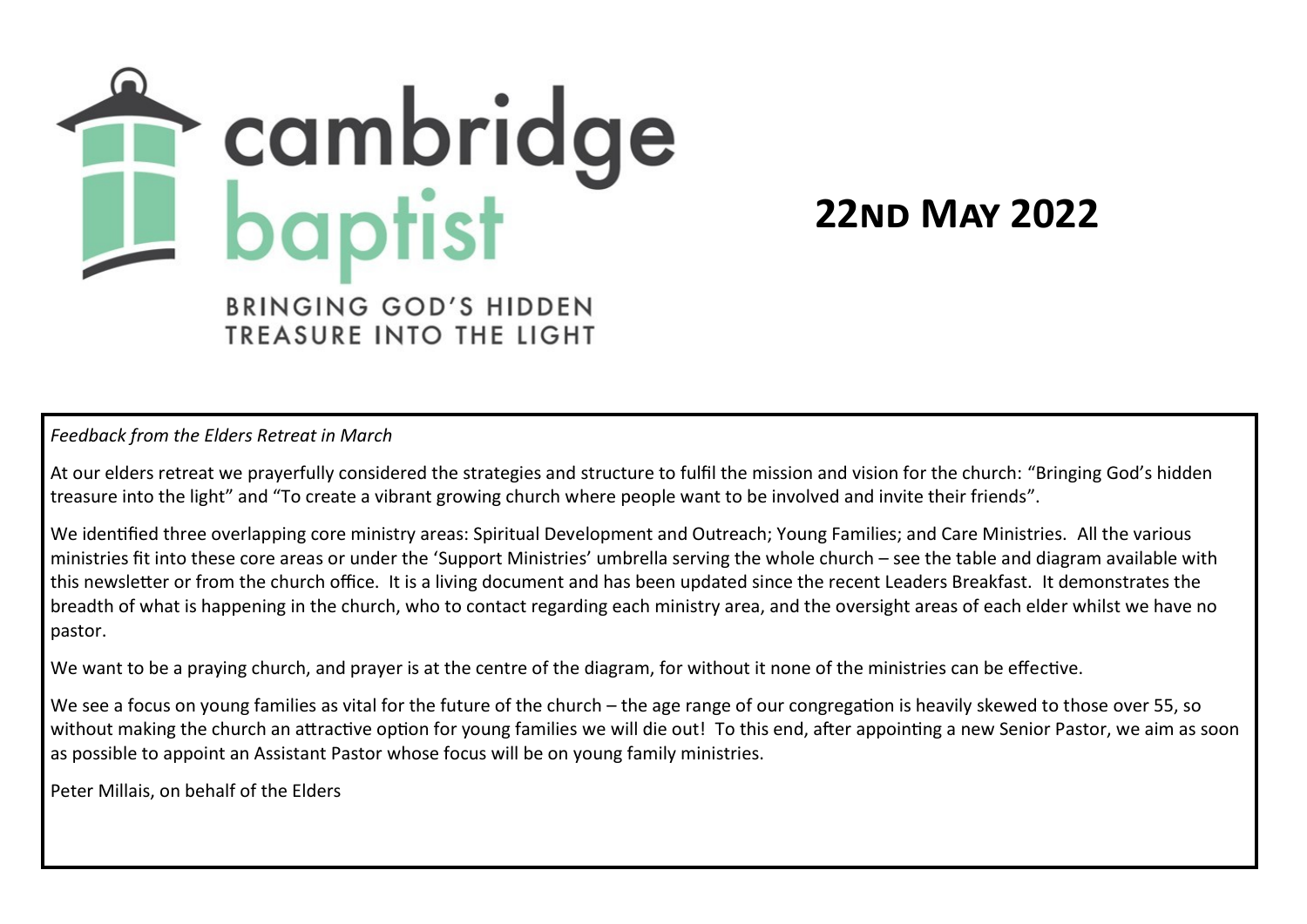### **New to Cambridge Baptist Church?**

If you are visiting for the first time, we say kia ora and a very warm WELCOME to you. As you worship with us we trust that you will feel at home, but more than that, to know the presence of God has touched your life through the worship and the Word. It is our intention to provide you with a loving environment, where people are encouraged in their journey of faith. Please join us for a cup of tea or coffee after the service.

#### **Office Hours: Monday to Friday 9 am to 1 pm**

**Tel: 827 6490 | Email: cambap@xtra.co.nz | Church Website: www.cambridgebaptist.co.nz Eldership Team: Peter Bichan, Ruth Martis, Peter Millais, Mervyn Taylor**

## **For further study**

#### **Practicing Mutual Humility**

- 1. What stood out to you during the sermon on Sunday? What was perhaps new? What did you disagree with? What challenged you?
- 2. **Read all of Matthew 13 together**. In re-reading the scripture, what stood out to you this time?
- 3. Sarah mentioned two lens she had worn, reading this parable in the past. Industrial revolution lens and perfectionistic lens. Have you become aware of any lens you have unknowingly worn, while reading this parable in the past?

Here is a summary of the three types of agricultural hazards.

| <b>Agricultural Hazard</b> | Leads to                          | What the soil needs |  |
|----------------------------|-----------------------------------|---------------------|--|
| Pathway soil               | Hard/unreceptiveness              | Softening           |  |
| Rocky soil                 | Shallowness                       | Depth               |  |
| Thorny soil                | Cluttered/preoccupation with this | Space               |  |

4. Which of these obstacles are you most susceptible to? What are you wrestling with at present? (Hint: take a risk...be vulnerable)

5. Discuss some of the ways in which softening, depth and space can be activated in your life?

6. Pray for one another.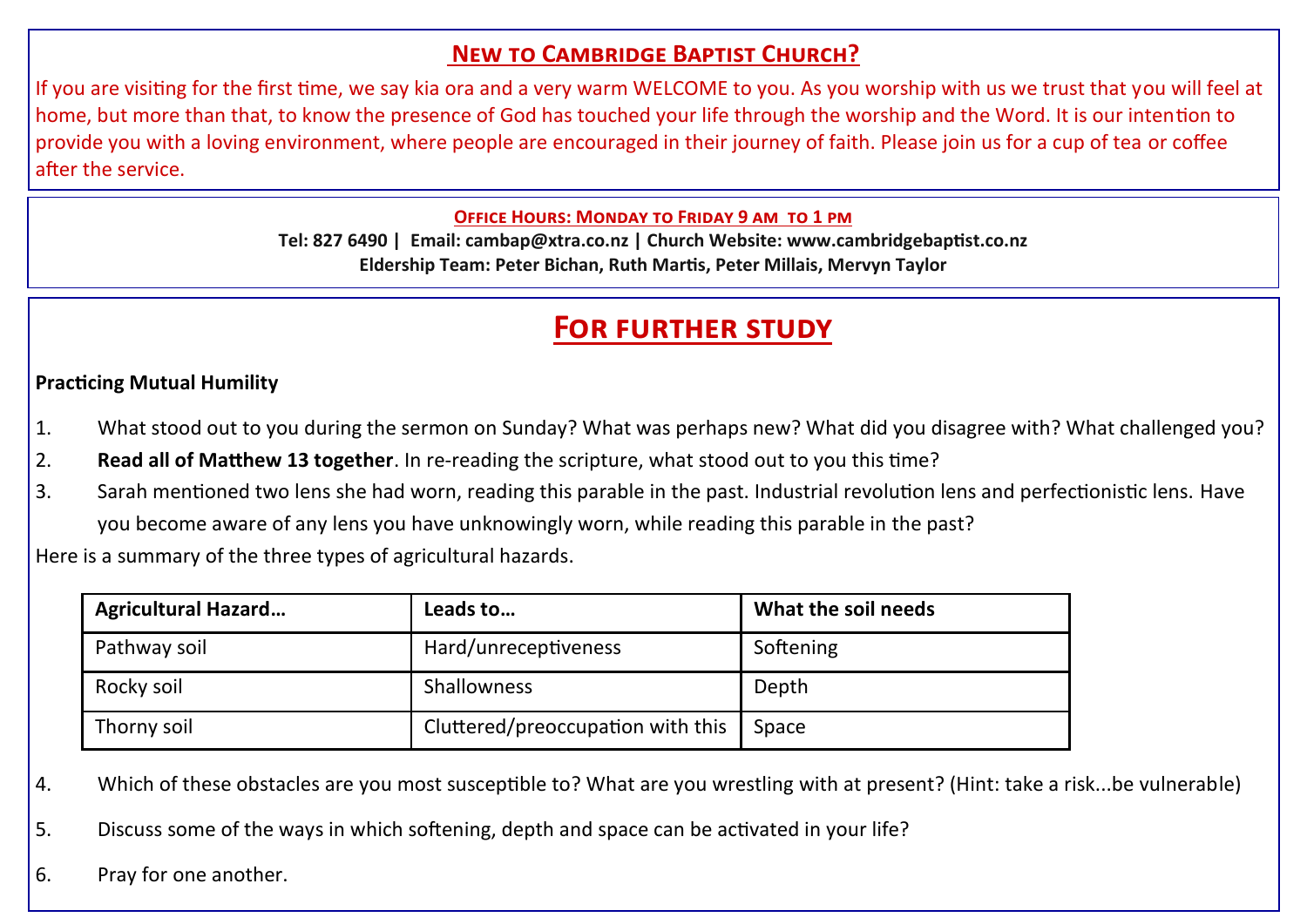# **Newsletter**

**Survey results – Service start time** Thank you for the excellent response to the survey about your preferred service start time. Based on your responses we will shift to a starting time of 9:30 am as from Sunday  $5<sup>th</sup>$  June.

**Renew Together- collection for Baptist Missionaries**. We will be holding a special collection next Sunday, 29th May, for the Baptist Missionaries serving overseas. There will be envelopes available, especially for this purpose, if you bring your donation with you. Otherwise you can pay online, making a note in the reference, that it is for the Renew Together collection.

**The Church Manse at the rear of the Church building will become available for rent from mid June** - it is a four bedroom spacious home. Our preference would be to rent to a church family but are willing to rent to others from outside Cambridge Baptist. Could you direct expressions of interest to John Langhorn at [jandtlanghorn@gmail.com.](mailto:jandtlanghorn@gmail.com) Terms of rental, including the rent, will be finalised over the next week or two."

**Worship Workshop Opportunity** On Saturday, the **28th of May** there will be a workshop held at School of Worship Leading (SoWL) in Auckland. The workshop is for everyone involved in worship, including sound and pro-presenter volunteers and on-line worship leaders. The costs are \$50 if you attend, and \$15 if you'd like to attend on-line. The cost will be covered by Cambridge Baptist Church. Please contact Laurika Niemand, Interim Music Ministry Leader, if you are interested: [niemandlaurika@gmail.com](mailto:niemandlaurika@gmail.com) or 027 347 7301.

**Training opportunity for youth ministry and those who serve intermediate age kids** Queens Birthday Leaders Training, Rotorua, Friday 3 Jun 6:00pm – Monday 6 Jun 1:00pm 2022. Baptist Youth Ministries runs QB Leaders Training annually over Queens Birthday weekend. There are some great speakers, with four seminar streams. See [QB Leaders Training | northernbaptist](https://www.northernbaptist.org.nz/qbleaderstraining) If interested, please contact Francois Vienings [fvienings@gmail.com](mailto:fvienings@gmail.com) or to one of the elders. The cost will be covered by Cambridge Baptist Church, with a 50% subsidy from Waikato Baptist Association. Register by Monday 30<sup>th</sup> of May.

**Tithing** - the bank account number, for those who would like to pay online is: 02 0300 0014711 00. Please make sure to include your tithing number in the reference column. If you don't have a tithing number, please contact the church office.